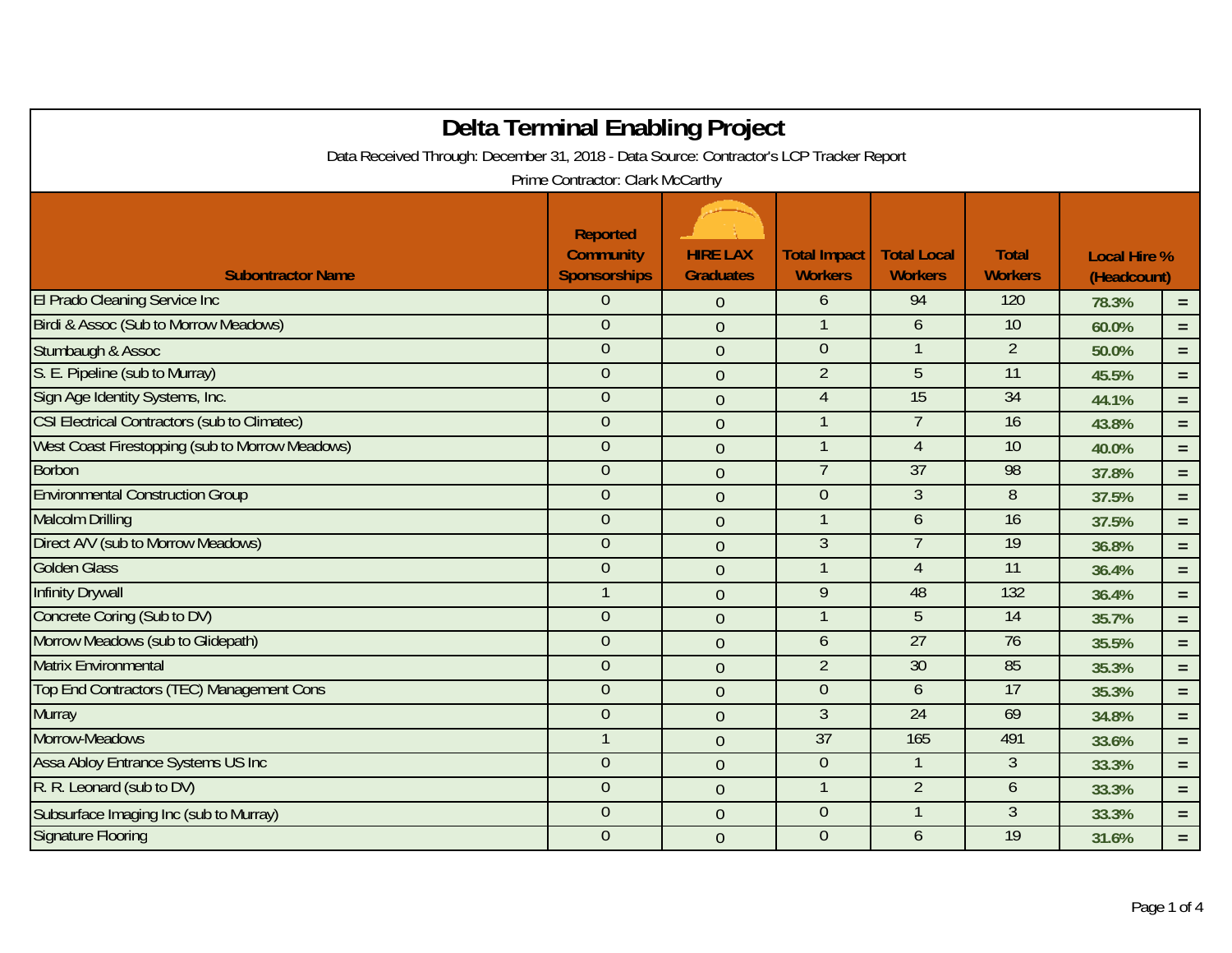| Data Received Through: December 31, 2018 - Data Source: Contractor's LCP Tracker Report | <b>Delta Terminal Enabling Project</b>                     |                                     |                                       |                                      |                                |                                    |          |  |
|-----------------------------------------------------------------------------------------|------------------------------------------------------------|-------------------------------------|---------------------------------------|--------------------------------------|--------------------------------|------------------------------------|----------|--|
| Prime Contractor: Clark McCarthy                                                        |                                                            |                                     |                                       |                                      |                                |                                    |          |  |
| <b>Subontractor Name</b>                                                                | <b>Reported</b><br><b>Community</b><br><b>Sponsorships</b> | <b>HIRE LAX</b><br><b>Graduates</b> | <b>Total Impact</b><br><b>Workers</b> | <b>Total Local</b><br><b>Workers</b> | <b>Total</b><br><b>Workers</b> | <b>Local Hire %</b><br>(Headcount) |          |  |
| PCI (sub to Murray)                                                                     | $\overline{0}$                                             | $\overline{0}$                      | $\overline{0}$                        | 5                                    | 16                             | 31.3%                              | $=$ .    |  |
| Rutherford Inc (sub to Infinity)                                                        | $\overline{0}$                                             | $\overline{0}$                      | $\overline{2}$                        | $\overline{4}$                       | $\overline{13}$                | 30.8%                              | $=$      |  |
| Bragg Crane as (Sub to ADF)                                                             | $\overline{0}$                                             | $\overline{0}$                      | $\overline{4}$                        | $\overline{12}$                      | 40                             | 30.0%                              | $=$      |  |
| Penhall                                                                                 | $\theta$                                                   | $\mathbf{0}$                        |                                       | 8                                    | $\overline{27}$                | 29.6%                              | $\equiv$ |  |
| <b>Building Electronic Controls (sub to Morrow Meadows)</b>                             | $\overline{0}$                                             | $\overline{0}$                      | $\theta$                              | $5\phantom{.}$                       | 18                             | 27.8%                              | $=$      |  |
| Dean Visosky Contractors, Inc. dba DV Contractors, Inc.                                 | $\theta$                                                   | $\overline{0}$                      | 1                                     | $\overline{9}$                       | 33                             | 27.3%                              | $\equiv$ |  |
| Critchfield Mechanical, Inc. of Southern California (CMI)                               | $\theta$                                                   | $\overline{0}$                      | $\overline{3}$                        | 28                                   | 106                            | 26.4%                              | $=$      |  |
| <b>Commercial Scaffolding (sub to Infinity Drywall)</b>                                 | $\overline{0}$                                             | $\overline{0}$                      | $\theta$                              | $\mathbf{3}$                         | $\overline{12}$                | 25.0%                              | $=$      |  |
| Letner Roofing (aka Danny Letner)                                                       | $\theta$                                                   | $\overline{0}$                      | $\overline{2}$                        | $\overline{10}$                      | 40                             | 25.0%                              | $=$      |  |
| O C Vacuum Inc (sub to SE Pipeline)                                                     | $\theta$                                                   | $\overline{0}$                      | $\theta$                              | $\mathbf{1}$                         | $\overline{4}$                 | 25.0%                              | $\equiv$ |  |
| P.S. Development Corp dba Comet Electric                                                | $\theta$                                                   | $\overline{0}$                      | $\theta$                              | $\overline{2}$                       | 8                              | 25.0%                              | $=$      |  |
| PCI                                                                                     | 5                                                          | $\overline{0}$                      | $\overline{18}$                       | 47                                   | 189                            | 24.9%                              | $=$      |  |
| <b>McCarthy Building Companies</b>                                                      | $\overline{0}$                                             | $\overline{0}$                      | $\overline{2}$                        | $\overline{14}$                      | $\overline{57}$                | 24.6%                              | $=$      |  |
| Cosco Fire Protection, Inc. - Sprinkler                                                 | $\overline{0}$                                             | $\overline{0}$                      | $\theta$                              | 5 <sup>5</sup>                       | $\overline{21}$                | 23.8%                              | $=$      |  |
| <b>Badger Daylighting</b>                                                               | $\overline{0}$                                             | $\overline{0}$                      | $\theta$                              | $\overline{3}$                       | 13                             | 23.1%                              | $=$      |  |
| <b>Pacific Architectural Woodworking</b>                                                | $\theta$                                                   | $\overline{0}$                      | 1                                     | $\overline{3}$                       | 13                             | 23.1%                              | $\equiv$ |  |
| PCI (sub to CMI)                                                                        | $\overline{0}$                                             | $\overline{0}$                      | $\overline{0}$                        | $\overline{5}$                       | 22                             | 22.7%                              | $\equiv$ |  |
| RJ&J (sub to Morrow Meadows)                                                            | $\theta$                                                   | $\overline{0}$                      |                                       | $\overline{4}$                       | $\overline{19}$                | 21.1%                              | $=$      |  |
| <b>Traffic Management</b>                                                               | $\theta$                                                   | $\overline{0}$                      |                                       | $\overline{4}$                       | $\overline{20}$                | 20.0%                              | $=$      |  |
| <b>ISEC</b>                                                                             | $\mathbf{1}$                                               | $\mathbf{1}$                        | $\overline{2}$                        | $\overline{14}$                      | 77                             | 18.2%                              | $=$      |  |
| <b>Bragg Crane</b>                                                                      |                                                            | $\overline{0}$                      | $\overline{4}$                        | 15                                   | 83                             | 18.1%                              | $\equiv$ |  |
| Western Industrial Contractors (sub to Glidepath)                                       | $\overline{0}$                                             | $\overline{0}$                      | $\mathfrak{Z}$                        | $\overline{11}$                      | 63                             | 17.5%                              | $=$      |  |
| Air Balance Co (sub to CMI)                                                             | $\theta$                                                   | $\overline{0}$                      | $\overline{0}$                        | $\mathbf 1$                          | 7                              | 14.3%                              | $=$      |  |
| Brundage Bone Concrete Pumping dba JLS Concrete Pumping (sub to DV)                     | $\overline{0}$                                             | $\theta$                            | $\theta$                              | $\overline{1}$                       | $\overline{7}$                 | 14.3%                              | $\equiv$ |  |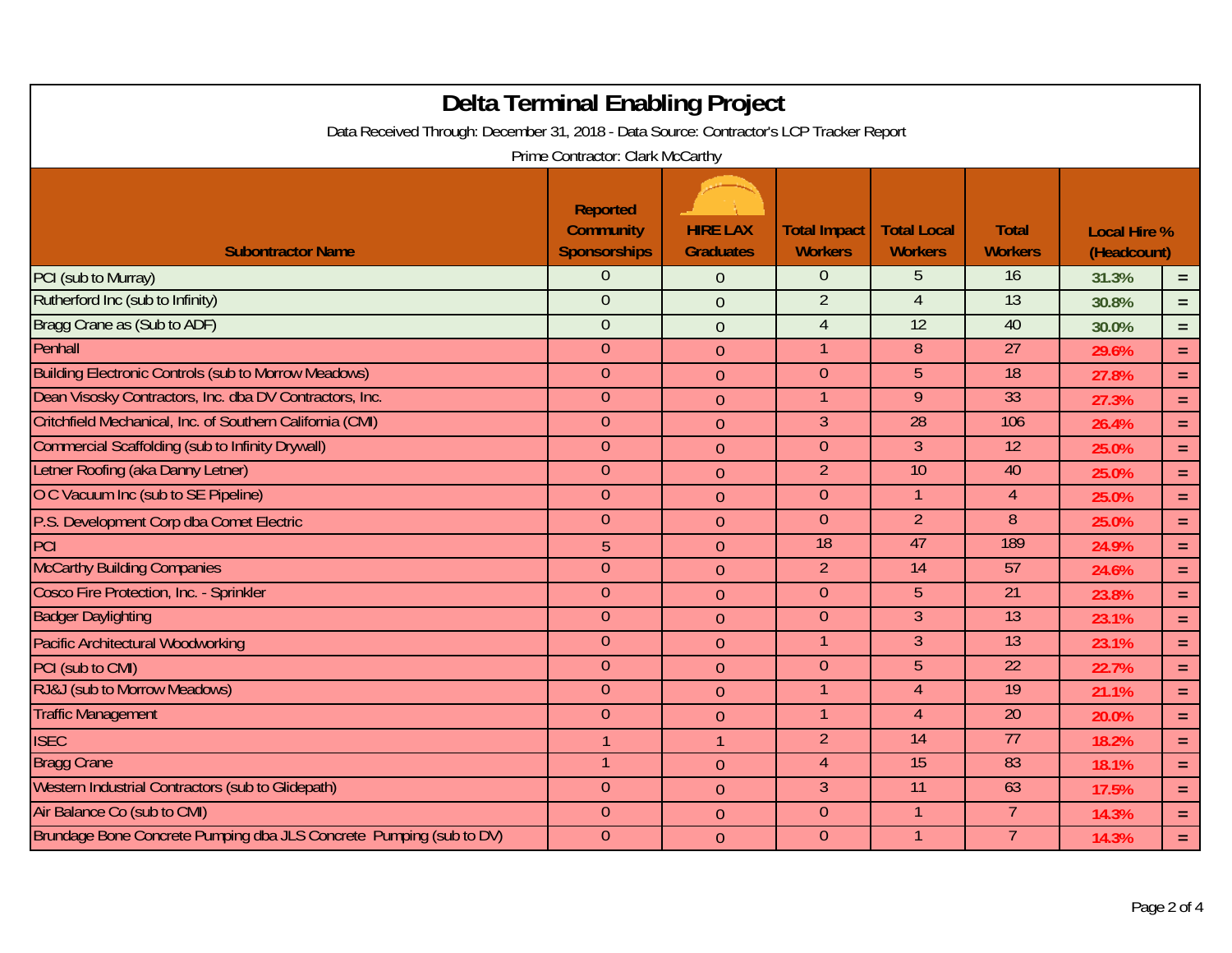| Delta Terminal Enabling Project<br>Data Received Through: December 31, 2018 - Data Source: Contractor's LCP Tracker Report<br>Prime Contractor: Clark McCarthy |                                                            |                                     |                                       |                                      |                                |                                    |          |
|----------------------------------------------------------------------------------------------------------------------------------------------------------------|------------------------------------------------------------|-------------------------------------|---------------------------------------|--------------------------------------|--------------------------------|------------------------------------|----------|
| <b>Subontractor Name</b>                                                                                                                                       | <b>Reported</b><br><b>Community</b><br><b>Sponsorships</b> | <b>HIRE LAX</b><br><b>Graduates</b> | <b>Total Impact</b><br><b>Workers</b> | <b>Total Local</b><br><b>Workers</b> | <b>Total</b><br><b>Workers</b> | <b>Local Hire %</b><br>(Headcount) |          |
| Commercial Scaffolding of CA Inc.                                                                                                                              | $\overline{0}$                                             | $\overline{0}$                      | $\overline{0}$                        | 1                                    | 8 <sup>°</sup>                 | 12.5%                              | $=$      |
| Paramount Tile, Inc.                                                                                                                                           | $\overline{0}$                                             | $\overline{0}$                      | $\overline{0}$                        | $\overline{4}$                       | $\overline{32}$                | 12.5%                              | $=$      |
| The Rouse Company (MS Rouse)                                                                                                                                   | $\theta$                                                   | $\overline{0}$                      | $\overline{0}$                        | $\overline{5}$                       | 40                             | 12.5%                              | $\equiv$ |
| <b>OTIS</b>                                                                                                                                                    | $\theta$                                                   | $\overline{0}$                      | $\mathbf 1$                           | $\overline{3}$                       | 25                             | 12.0%                              | $\equiv$ |
| <b>Martin Integrated</b>                                                                                                                                       | $\theta$                                                   | $\overline{0}$                      | $\theta$                              | $\overline{2}$                       | 17                             | 11.8%                              | $\equiv$ |
| Climatec, LLC (sub to CMI)                                                                                                                                     | $\overline{0}$                                             | $\overline{0}$                      | $\overline{0}$                        | 1                                    | $\overline{11}$                | 9.1%                               | $\equiv$ |
| <b>Concrete Coring Company</b>                                                                                                                                 | $\overline{0}$                                             | $\overline{0}$                      | $\theta$                              | $\mathbf 1$                          | $\overline{11}$                | 9.1%                               | $\equiv$ |
| <b>Western Paving Contractors</b>                                                                                                                              | $\overline{0}$                                             | $\overline{0}$                      | $\overline{0}$                        | -1                                   | $\overline{13}$                | 7.7%                               | $\equiv$ |
| <b>Clark Construction Group</b>                                                                                                                                | $\theta$                                                   | $\overline{0}$                      | $\theta$                              | $\theta$                             | $\overline{2}$                 | 0.0%                               | $=$      |
| Connor Concrete Cutting & Coring (sub to CMAJV)                                                                                                                | $\theta$                                                   | $\overline{0}$                      | $\theta$                              | $\theta$                             | $\mathbf{1}$                   | 0.0%                               | $\equiv$ |
| Connor Concrete Cutting & Coring (Sub to CMI)                                                                                                                  | $\theta$                                                   | $\overline{0}$                      | $\overline{0}$                        | $\theta$                             | $\overline{7}$                 | 0.0%                               | Ξ        |
| Connor Concrete Cutting & Coring (Sub to Morrow Meadows)                                                                                                       | $\theta$                                                   | $\overline{0}$                      | $\overline{0}$                        | $\overline{0}$                       | $\overline{9}$                 | 0.0%                               | $=$      |
| Connor Concrete Cutting & Coring (Sub to Murray)                                                                                                               | $\overline{0}$                                             | $\overline{0}$                      | $\theta$                              | $\overline{0}$                       | 9                              | 0.0%                               | $\equiv$ |
| Connor Concrete Cutting & Coring (Sub to RJ&J)                                                                                                                 | $\overline{0}$                                             | $\overline{0}$                      | $\overline{0}$                        | $\overline{0}$                       | $\overline{4}$                 | 0.0%                               | $\equiv$ |
| Digital Decora (sub to ISEC)                                                                                                                                   | $\theta$                                                   | $\overline{0}$                      | $\theta$                              | $\theta$                             | $\overline{3}$                 | 0.0%                               | $\equiv$ |
| <b>Exsell Sales (sub to Comet)</b>                                                                                                                             | $\theta$                                                   | $\overline{0}$                      | $\theta$                              | $\theta$                             | $\mathfrak{Z}$                 | 0.0%                               | $\equiv$ |
| <b>Glow Electric (sub to Cosco)</b>                                                                                                                            | $\overline{0}$                                             | $\overline{0}$                      | $\overline{0}$                        | $\theta$                             | $\overline{4}$                 | 0.0%                               | $\equiv$ |
| <b>Hill Crane Services (Sub to CMI)</b>                                                                                                                        | $\overline{0}$                                             | $\overline{0}$                      | $\overline{0}$                        | $\overline{0}$                       | 5                              | 0.0%                               | $=$      |
| KDC Inc dba Dynalectric (sub to Glidepath)                                                                                                                     | $\overline{0}$                                             | $\overline{0}$                      | $\overline{0}$                        | $\overline{0}$                       | 8 <sup>°</sup>                 | 0.0%                               | $=$      |
| Marco Crane & Rigging Co.                                                                                                                                      | $\overline{0}$                                             | $\overline{0}$                      | $\overline{0}$                        | $\overline{0}$                       | $\mathbf{1}$                   | 0.0%                               | $\equiv$ |
| PCI (sub to Traffic Management)                                                                                                                                | $\theta$                                                   | $\overline{0}$                      | $\theta$                              | $\theta$                             | $\overline{7}$                 | 0.0%                               | $\equiv$ |
| Standard Drywall (sub to Letner Roofing)                                                                                                                       | $\theta$                                                   | $\overline{0}$                      | $\theta$                              | $\theta$                             | 6                              | 0.0%                               | $\equiv$ |
| Surety Mechanical, Inc (sub to Murray)                                                                                                                         | $\overline{0}$                                             | $\overline{0}$                      | $\overline{0}$                        | $\overline{0}$                       | $\overline{2}$                 | 0.0%                               | $\equiv$ |
| Torrent Resources CA, Inc. (sub to Murray)                                                                                                                     | $\overline{0}$                                             | $\overline{0}$                      | $\overline{0}$                        | $\overline{0}$                       | $\mathfrak{Z}$                 | 0.0%                               | $=$      |